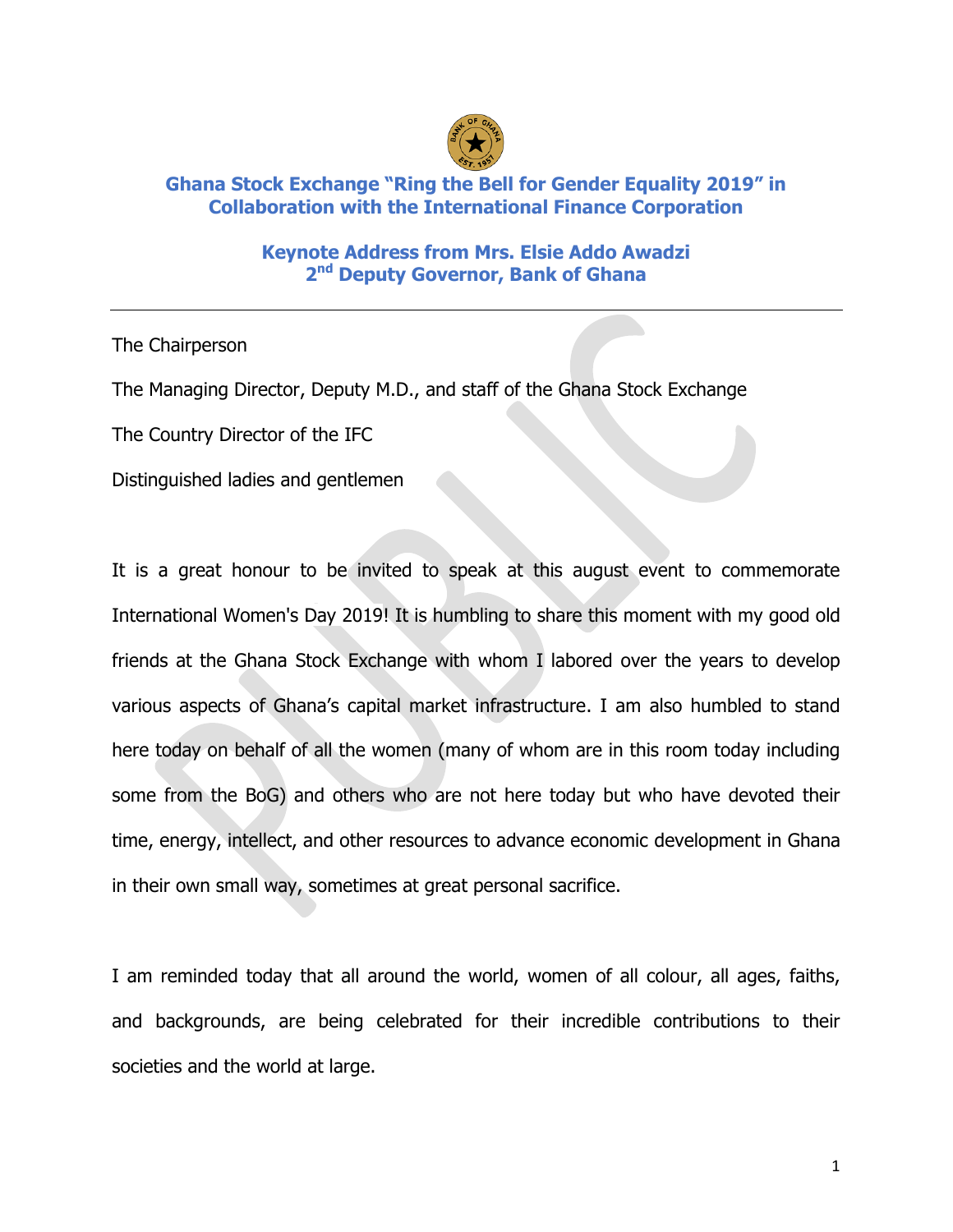I would like to thank the Ghana Stock Exchange immensely for hosting this "Ring the Bell for Gender Equality" event to commemorate International Women's Day, joining stock exchanges around the world who are taking a stand for gender equality.

The significance of the occasion should not be lost on us who are gathered here today. This year's theme of "[Balance](https://www.internationalwomensday.com/Theme) for Better" challenges us all to "Think Equal, Build Smart, and Innovate for Change" to promote more a gender-balanced world in every sphere of human life.

Chairperson, remarkable progress has been made in providing equal opportunities for both men and women over the last few decades in all spheres of human endeavour. Given this progress, there is sometimes the tendency to dismiss lingering constraints that some, especially women, face all over the world to carve out and maintain their place in society.

Study after study reveals some troubling statistics:

 Globally, women still lag behind their male counterparts in economic, educational, health, political, and other areas (the so-called gender gap). Women are 26 percent less likely to be employed than men, and are likely to earn about 24 percent less compared to men (WEF 2018);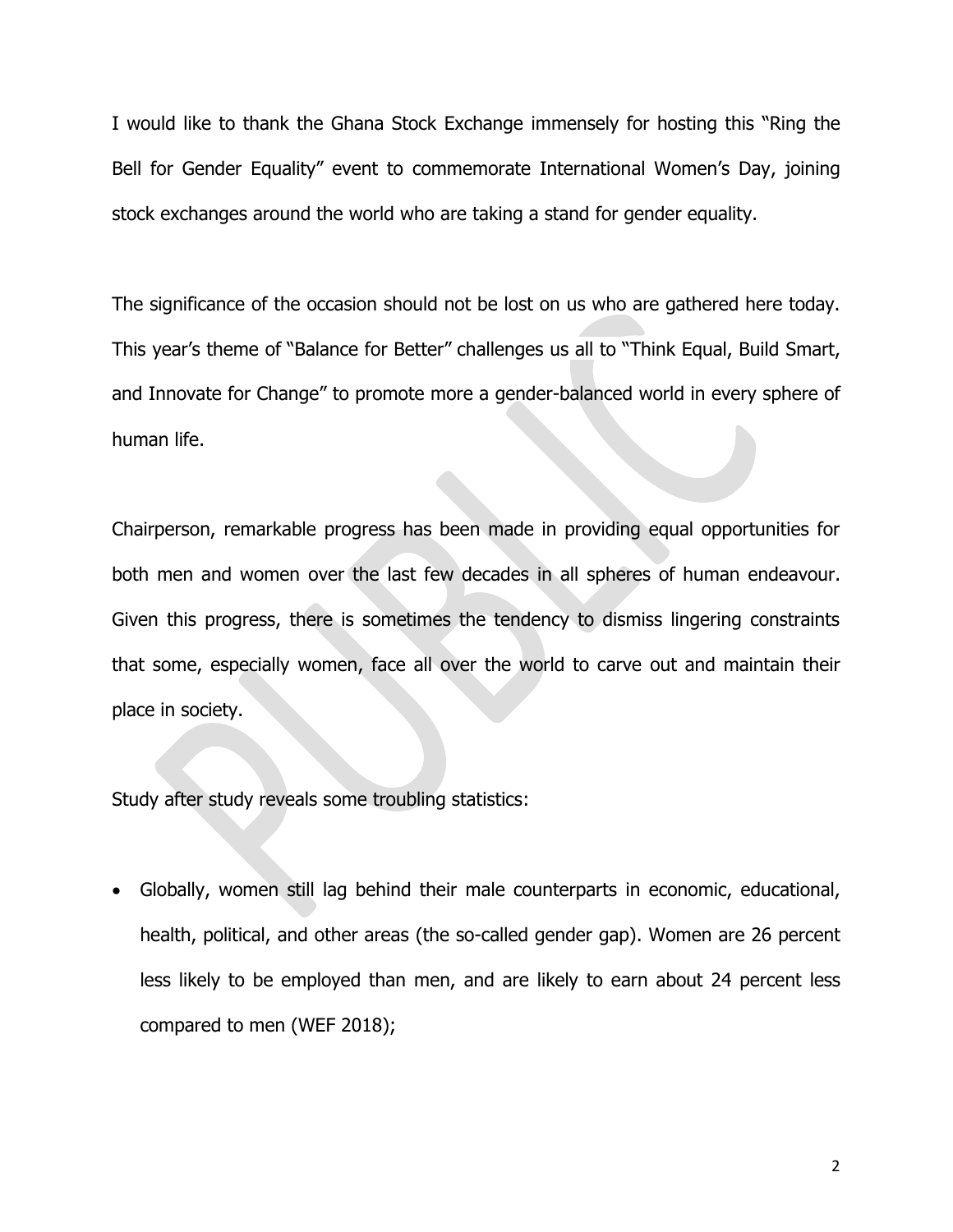- In its Global Gender Gap Report of 2018, the World Economic Forum noted that it could take 108 years to close the global gender gap and 202 years to bring about parity in the workplace. Ghana placed  $89<sup>th</sup>$  among 149 participating countries in 2018 in terms of the gender gap (WEF 2018);
- Female talent is reported to be among the least utilized economic and business resources around the world. A recent Mckinsey study posits that making even small inroads in closing the global gender gap could potentially increase global GDP by \$12 trillion by 2025;
- Further studies show that the contributions of African women to economic activities on the continent are considerable, albeit mostly informal. The UN FAO estimates that women in Africa are responsible for 70% of crop production, 50% of animal husbandry and 60% of market activity. Women undertake nearly 100% of food processing activities, in addition to child care and other responsibilities in households;
- An Ernst & Young report asserts that women in Africa make up over 50% of Africa's growing population, and yet are "[a powerful untapped economic force](http://www.ey.com/Publication/vwLUAssets/Women_of_Africa/%24FILE/Women%20of%20Africa%20final.pdf)" that should be further harnessed as an important contributor to the African growth story;
- According to the latest World Bank Enterprise Survey, in both the public and private sectors, only 1 in 26 salaried African women is employed in a senior management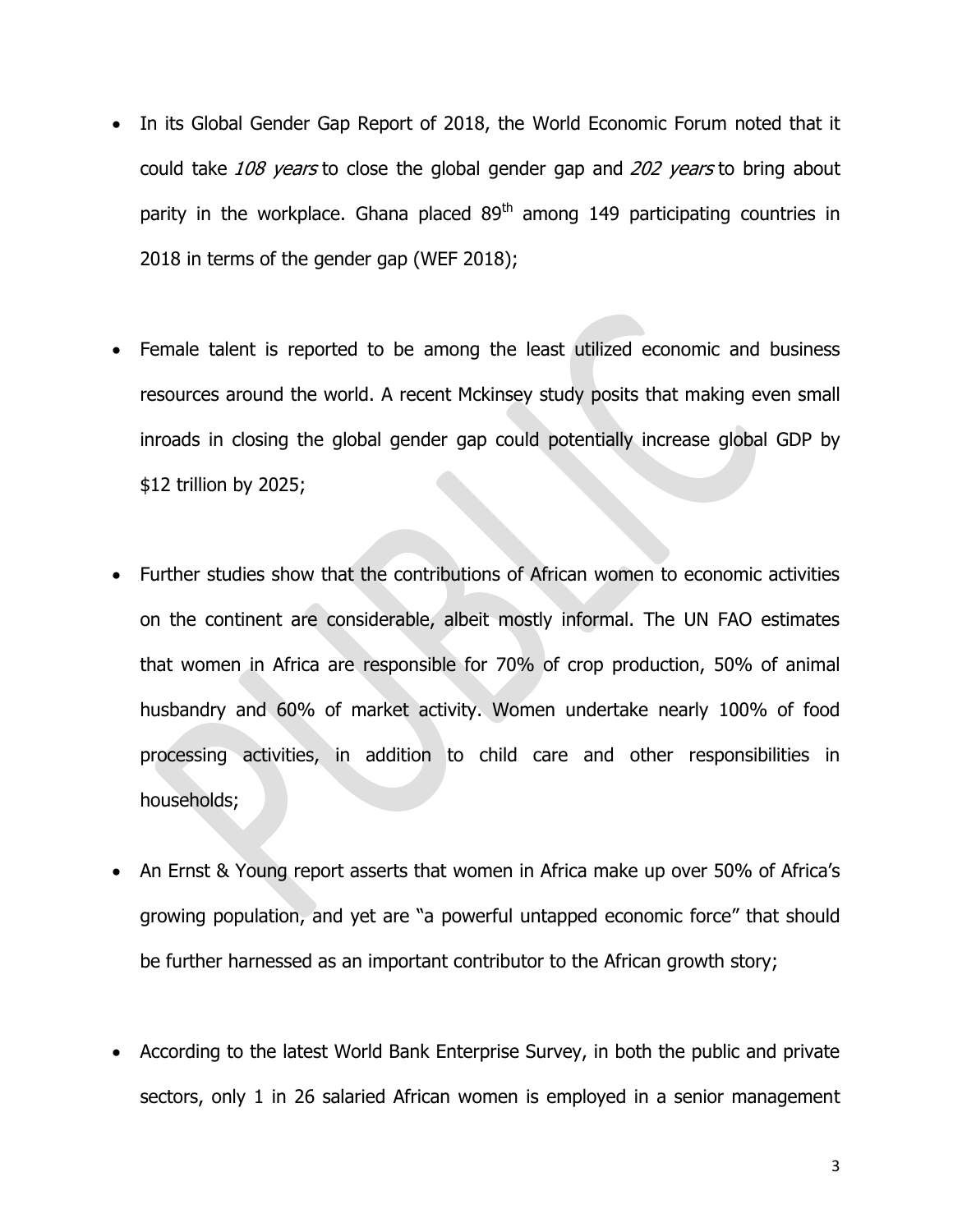position, compared with 1 in every 6 men. Women's formal ownership of SMEs currently stands at [around a third](https://www.ifc.org/wps/wcm/connect/a4774a004a3f66539f0f9f8969adcc27/G20_Women_Report.pdf?MOD=AJPERES) of all registered SMEs in Africa, and [women](http://npa.ug/wp-content/uploads/3rd-CNDPF-Gender-Economic-Productivity-Development.pdf)[owned SMEs](http://npa.ug/wp-content/uploads/3rd-CNDPF-Gender-Economic-Productivity-Development.pdf) are more likely to have lower sales and annual turnover, less employees, and smaller size than those enterprises owned by men.

In spite of these statistics, there is hardly any controversy about the immense role played by women in building homes, communities, societies, nations, and beyond. At least in Ghana, the hard work and sacrifices of women in every sphere of our national life from time immemorial, are well recognized and praised often. Yet we must ask ourselves why are there so few women in the corporate board rooms or in Parliament? Why are so many women confined to the informal sector? Why do women own only a third of all SMEs in Africa? Why are SMEs owned by women more likely to be smaller than those owned by men? Why do women remain "[a powerful untapped economic](http://www.ey.com/Publication/vwLUAssets/Women_of_Africa/%24FILE/Women%20of%20Africa%20final.pdf)  [force](http://www.ey.com/Publication/vwLUAssets/Women_of_Africa/%24FILE/Women%20of%20Africa%20final.pdf)" in a continent that is seeking to emerge from the tag of being the world's poorest? How can we tap more into the talents, gifts, intellect, and perspectives of women to advance our nation-building efforts?

What will it take for women to bridge the gap? To be clear, women have no inherent limitations. Let us also be clear that what is needed in most cases is not singling women out for special favour. What is needed is a concerted effort by women and men alike, businesses, schools, Governments, and everyone to identify formal and informal constraints that sometimes work against women in their quest to reach their full

4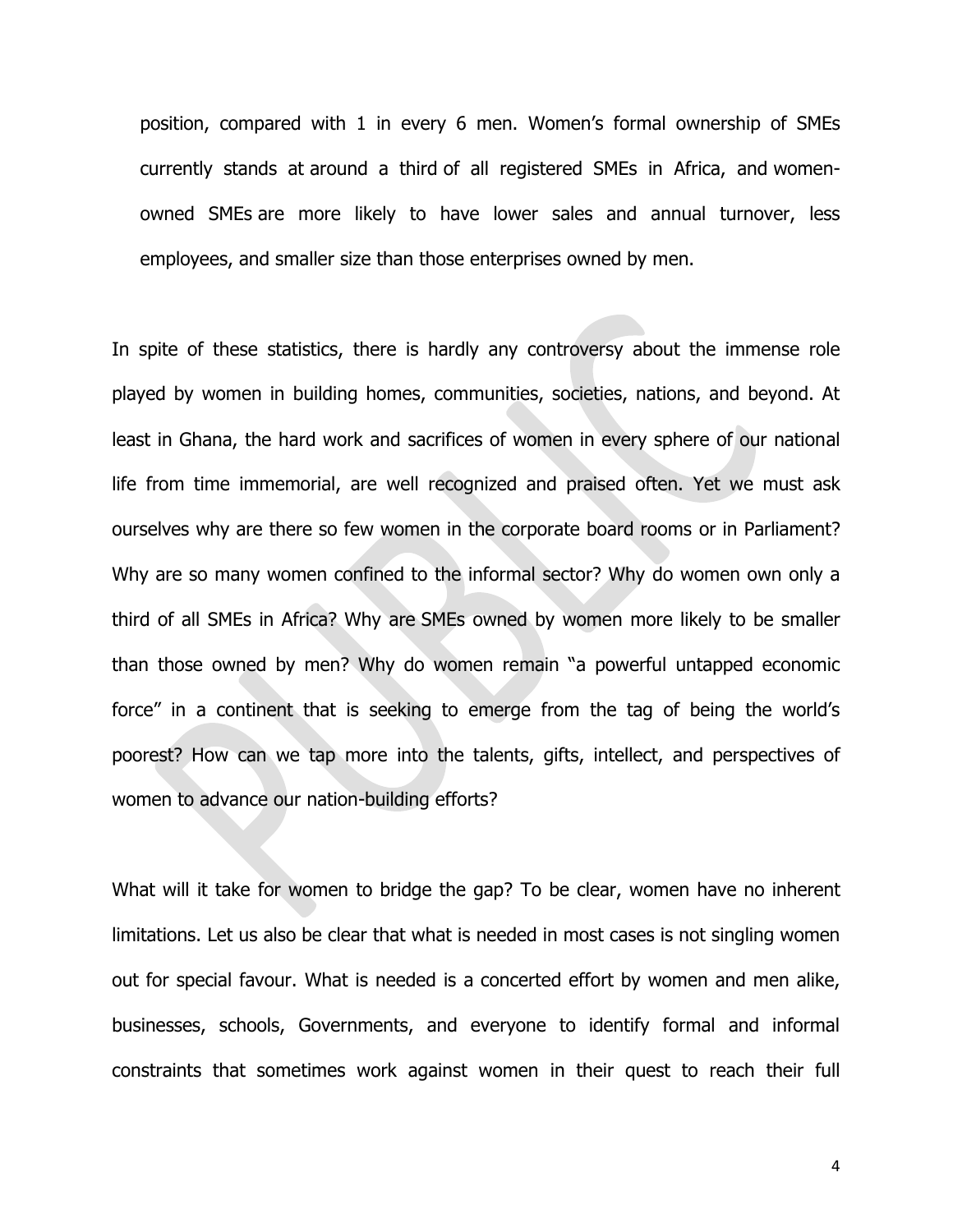potential. Sometimes sub-conscious cultural and social norms and stereotypes are the culprit. Sometimes women themselves have to make choices that put the interests of others ahead of theirs. The proverbial "a woman can't have it all" means that sometimes women must choose to put their own economic and social advancement on hold while they care for children, husbands, or aging relatives. Nothing wrong with these choices. Research however shows that women are sometimes more able to participate fully in business and formal work while playing these other roles well, given the right support structures such as good and affordable child care, good healthcare for the family, reliable transportation, and access to finance. It is these types of constraints that need to be addressed to help make our socio-economic development agenda allinclusive.

The contributions of both the private and the public sector are required to promote opportunities for women to participate fully in the formal economy, in order to improve their earning potential, assist families to move out of poverty and contribute to the overall economy, while empowering those in the formal sector to move up the corporate ladder. Designing equal-opportunities employment policies and laws, familyfriendly work-place policies and anti-discriminatory practices, and promoting increased technical and coaching support for women-owned small businesses will go a long way.

Ghana's financial services industry is blessed with a fair representation of women. Today is a good day to celebrate the contributions of the women who have contributed

5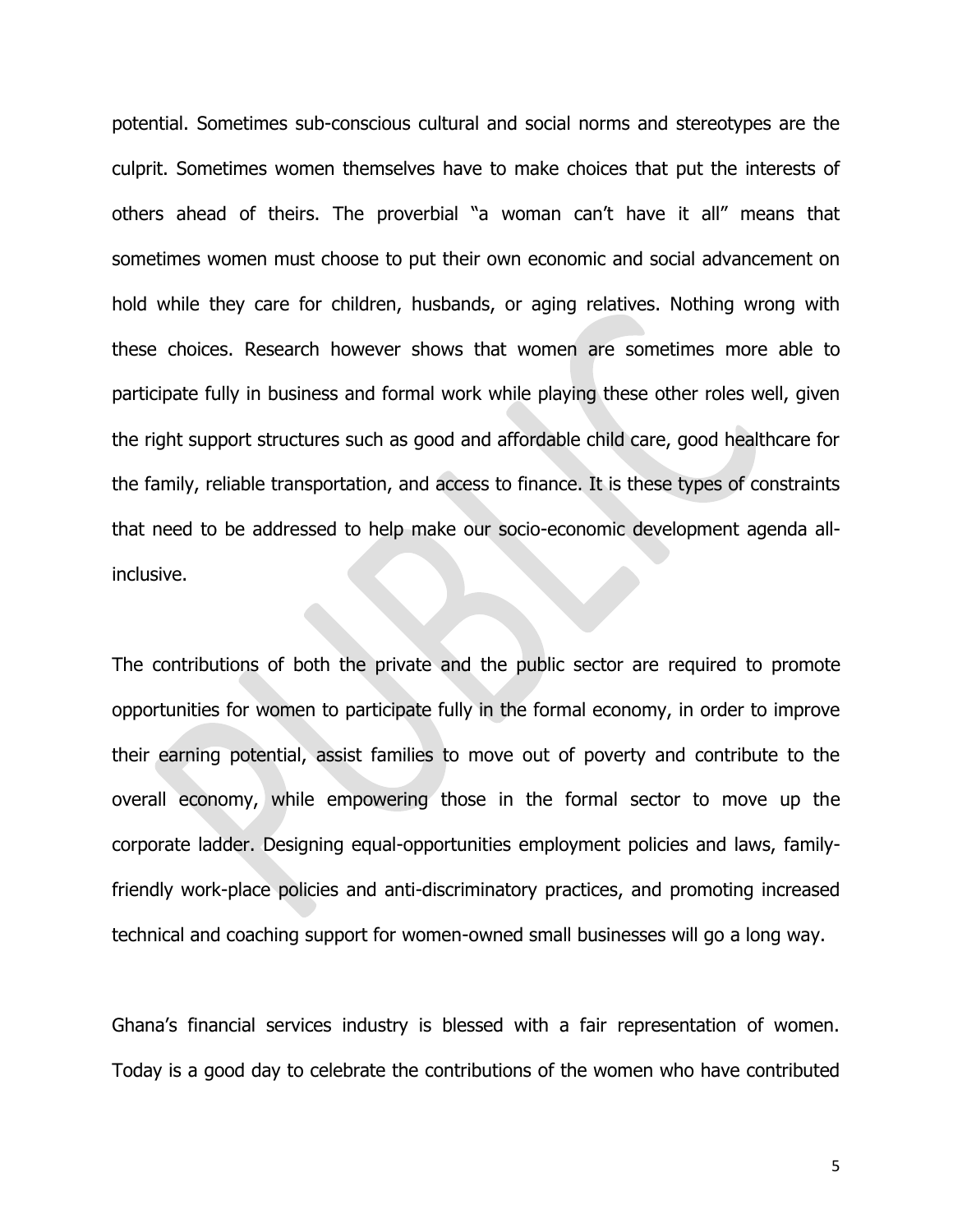to the development of Ghana's financial sector whether in the securities, banking, insurance, and pensions industry. The financial industry has a key role to play in helping to remove formal barriers to women's socio-economic development, chief among which is access to finance. We must ensure that women are able to access appropriate forms of finance in order to sustain and grow their businesses. The GSE should encourage the listing of more female-owned and run businesses and promote diversity in the management and boards of listed companies, with a fair representation of women. We must encourage more women to take advantage of emerging technologies to run their businesses and to improve their access to finance. We must harness the opportunities presented by the rapid growth of mobile money to make more finance available to women in the informal sector and encourage them to formalise their economic activities.

I can say that the Bank of Ghana is an equal-opportunities employer that is committed to fostering an all-inclusive work place, with equal opportunities for all, including women. Today, there is a significant number of women in senior leadership positions at the Bank, and Management will continue to promote equity and create an environment where women feel supported to give off their utmost best.

To conclude, let us all renew our commitment to promoting more balanced representation of women in every way we can. The business case for it is self-evident.

6